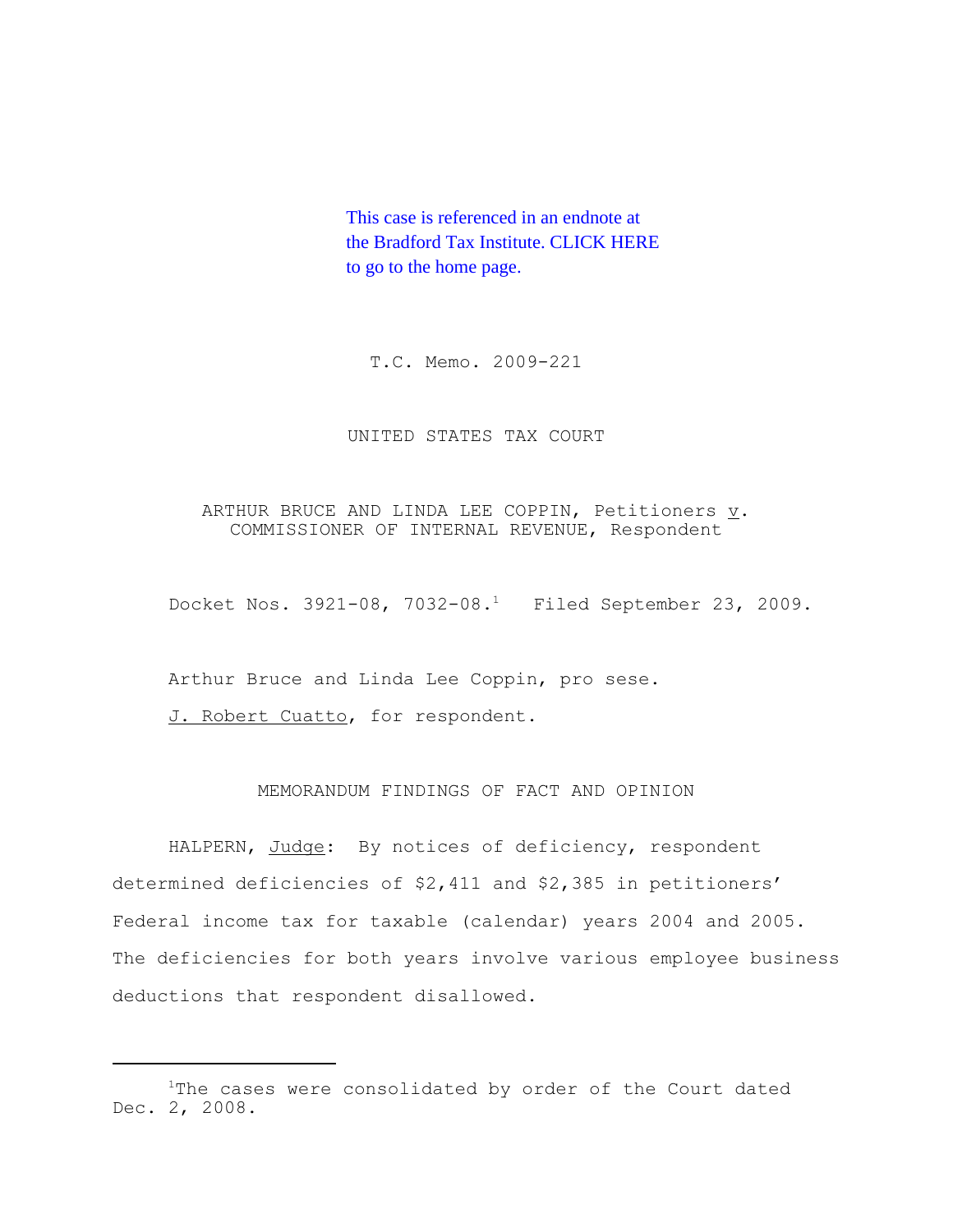Unless otherwise stated, section references are to the Internal Revenue Code in effect for the years in issue, and Rule references are to the Tax Court Rules of Practice and Procedure.

We round all dollar amounts to the nearest dollar.

#### FINDINGS OF FACT

Some facts are stipulated and are so found. The stipulation of facts, with accompanying exhibits, is incorporated herein by this reference. Petitioners resided in Arizona when they filed the petition.

During 2004 and until April 17, 2005, Arthur Bruce Coppin (petitioner) was a case initiation clerk at the U.S. Bankruptcy Court for the Central District of California, responsible for "fully [supporting] the Clerk's Office in all areas of operations, such as case administration, case closing, intake and records". Petitioner performed those duties at the bankruptcy court.

# Petitioners' 2004 and 2005 Federal Income Tax Returns

For 2004 and 2005, petitioners jointly filed Forms 1040, U.S. Individual Income Tax Return. For those 2 years, petitioners had gross income of \$41,969 and \$46,991. On Forms 2106, Employee Business Expenses, submitted with their Schedules A, Itemized Deductions, petitioners claimed the following deductions:

 $- 2 -$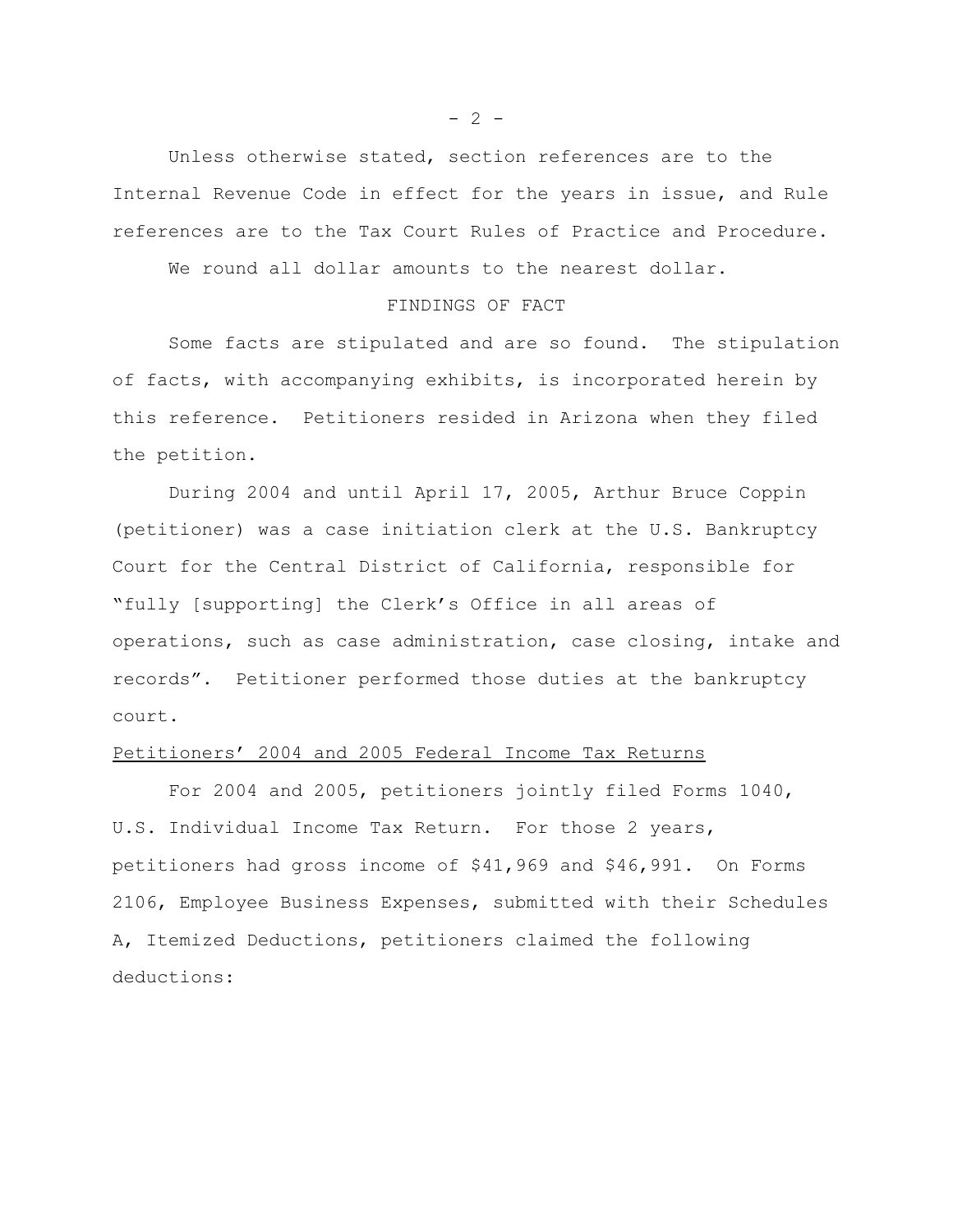| Description                                         | 2004    | 2005    |
|-----------------------------------------------------|---------|---------|
| Vehicle expenses                                    | \$6,896 | \$7,682 |
| Parking fees, tolls, and<br>transportation expenses | 901     | 1,609   |
| Travel expenses while away<br>from home overnight   | 923     | 984     |
| Other business expenses                             | 9,063   | 8,533   |
| Meal and entertainment expenses                     | 2,163   | 2,874   |
| Total <sup>1</sup>                                  | 19,945  | 21,682  |

 $1B$ ecause of rounding, the sum of the 2004 deductions appears to exceed the total.

#### OPINION

#### I. Preliminary Matters

### A. The 14-Day Rule

At trial, petitioner sought to introduce into evidence 12 exhibits not stipulated. We sustained respondent's objections to 10 of them on the ground that petitioner had failed to comply with our standing pretrial order, which states that any "documents or materials" that a party expects to use at trial, but which are not stipulated, must "be identified in writing and exchanged by the parties at least 14 days before the first day of the trial session." The order states that we may "refuse to receive \* \* \* any document or material not so stipulated or exchanged". Petitioner argues that he was first notified of that 14-day rule on November 21, 2008, at a meeting with respondent's counsel fewer than 14 days before trial in these cases. Yet we sent petitioner two copies of our standing pretrial order (one for each docket) dated July 1, 2008, and petitioner never suggested--and does not suggest--that he did not receive them.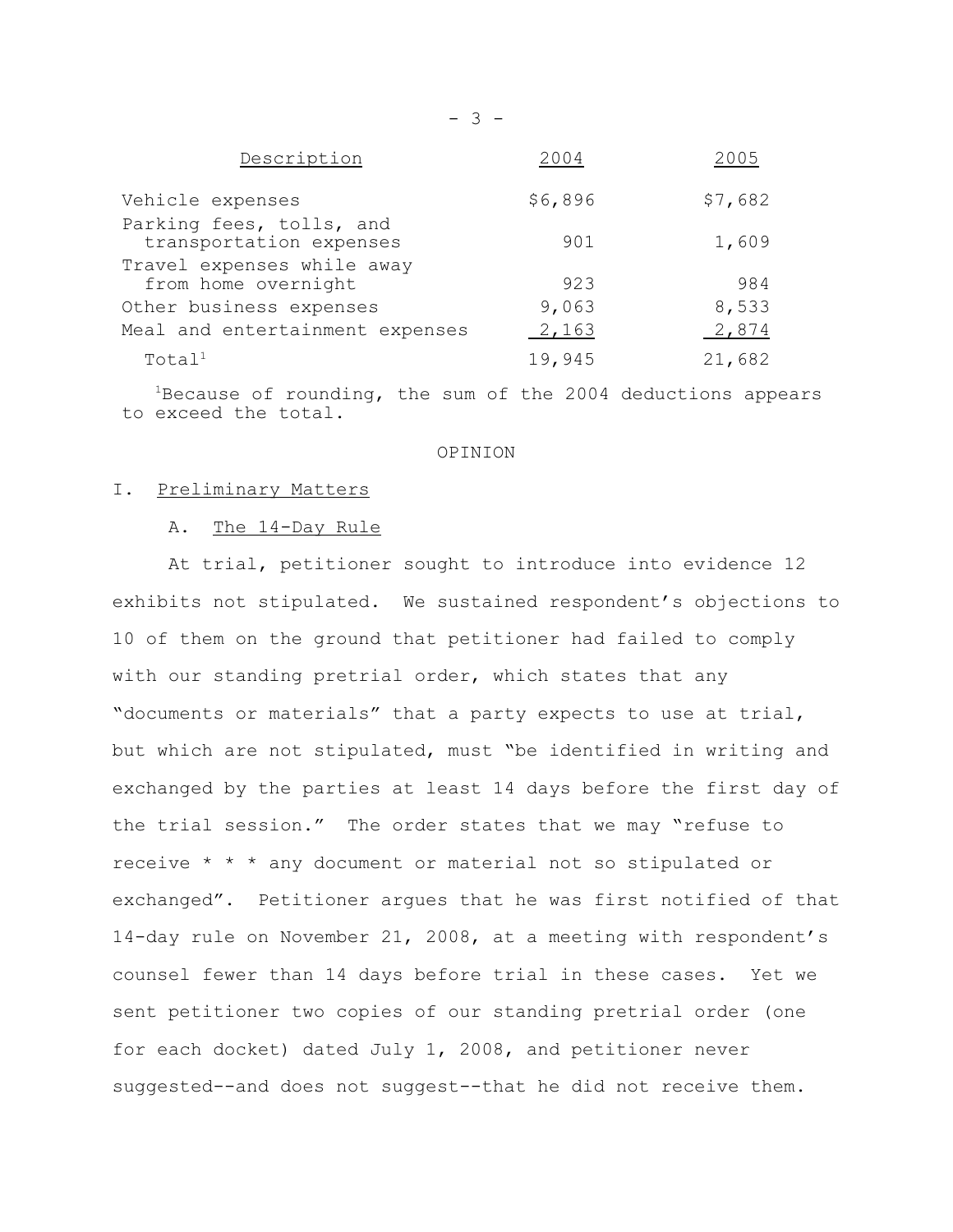He thus had more than adequate notice; his argument is without merit.

### B. Petitioner's Right To Testify

On brief, petitioner states that we denied not only his "submission of evidence", but also "any testimony based upon that evidence." Petitioner avers: "This severely prejudiced any outcome of the trial."

At trial, moments before petitioner took the stand, we expressly told him: "I again tell you that you are free to testify in support of your claims." Once he had taken the stand, we said again: "Now, this is the time for you to testify in support of your case." At no time did we suggest that our refusal to accept proffered written evidence in any way restricted the scope of his testimony, and petitioner said nothing to imply that he thought his right to testify was in any way limited. Further, we asked petitioner more than once after he testified whether he had any other evidence he wanted to present. He responded: "I believe I have presented my case, sir." Therefore, we deny that petitioner suffered any prejudice.

# C. Petitioner's Employment Status

Petitioner insists that he was not a Federal employee but rather was an at will employee. Petitioner seems to believe that the former is entitled "to receive compensation for certain job expenses and may receive an official expense account" but that the latter is not so entitled. Without accepting petitioner's statements as true, we note that his argument is unnecessary:

 $- 4 -$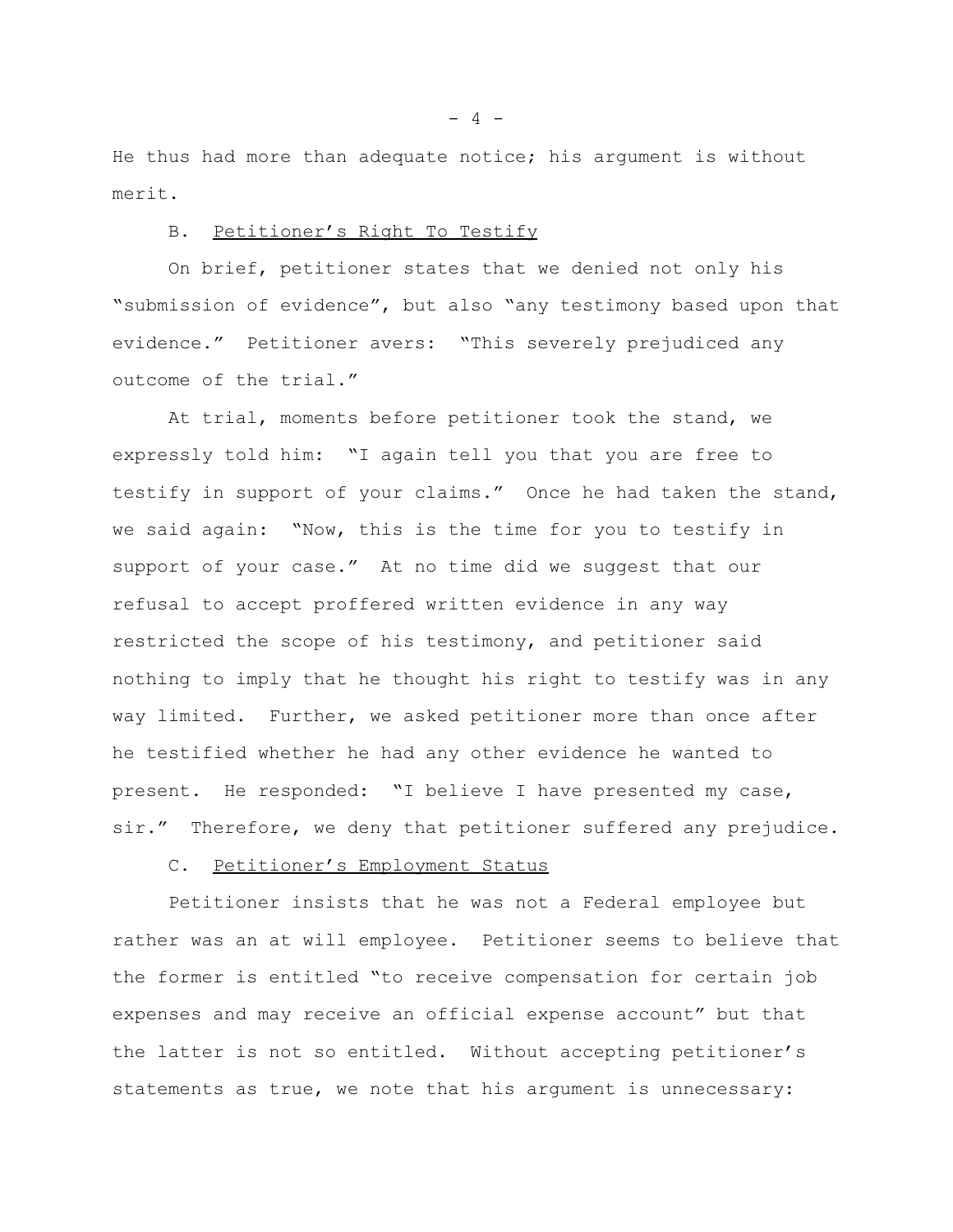Respondent concedes that petitioner was never reimbursed for any of his claimed expenses.

II. Petitioner's Employee Business Expense Deductions

Section 162(a) permits "as a deduction all the ordinary and necessary expenses paid or incurred during the taxable year in carrying on any trade or business". To be deductible, ordinary and necessary expenses must be "directly connected with or pertaining to the taxpayer's trade or business". Sec. 1.162- 1(a), Income Tax Regs.

Personal, living, or family expenses are not deductible except as otherwise expressly permitted. Sec. 262(a).

A. 2004

Petitioner bears the burden of proof. See Rule  $142$  (a).<sup>2</sup> In support of his claimed employee business expense deduction of \$19,945, petitioner offers detailed records and receipts of his monthly expenses and testified in part to explain those records and receipts.

### 1. Vehicle Expenses

Petitioner's \$6,896 deduction includes almost all the expenses related to maintaining and running a car, including everything from gas to petitioner's driver's license.

Petitioner concedes that he cannot deduct commuting expenses. On his 2004 tax return, petitioner stated that he and

 $2$ Petitioner makes no argument that the burden of proof has shifted to respondent pursuant to sec. 7491(a), and we would not sustain such an argument. Among other things, as discussed infra, petitioner has introduced no credible evidence that he is entitled to the deductions here in issue. See sec. 7491(a)(1).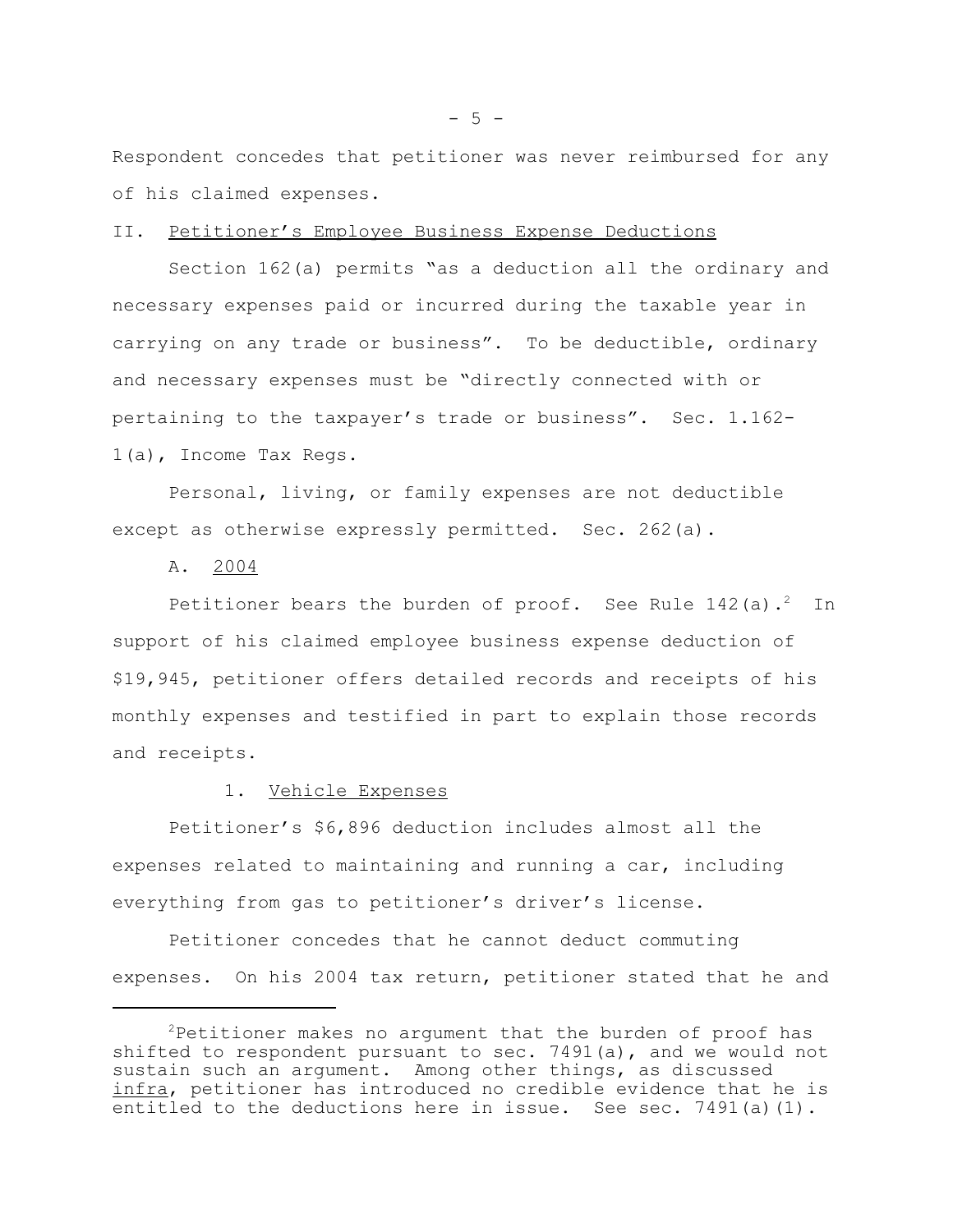his wife had only one car and that they drove 18,743 miles. Petitioner stated that his "[a]verage daily roundtrip" commute was 30 miles and that he commuted 938 miles; petitioner also stated that he drove 16,020 business miles. That is, 85 percent of the total miles petitioner and his wife drove were his noncommuting business miles. Thus, in 2004, petitioner contends that he drove to and from work only 31 times and that he and his wife drove, in addition, only 1,785 personal miles, or less than 5 miles a day.

Petitioner has failed to substantiate his vehicle expenses under section 274(d). See sec. 280F(d)(4) (defining "any passenger automobile" as "'listed property'", any deduction related to which requires substantiation under section 274(d)(4)). On brief, petitioner states that he "frequently attended training meetings, lunch meetings, and scheduled work at \* \* \* other locations", and that he presented "evidence in the form of daily written logs, receipts, notes  $* * *$ , and  $* * *$ testimony during trial." Petitioner quotes the flush language in section 274(d), which lists the four elements of the expense that the taxpayer must substantiate, and evidently he believes that his records and receipts run the gamut of those requirements.<sup>3</sup>

 $- 6 -$ 

 $3$ In pertinent part, sec. 274(d) provides that no deduction shall be allowed with respect to "any listed property"

unless the taxpayer substantiates by adequate records or by sufficient evidence corroborating the taxpayer's own statement (A) the amount of such expense or other item, (B) the time and place of the travel, entertainment, amusement, recreation, or use of the (continued...)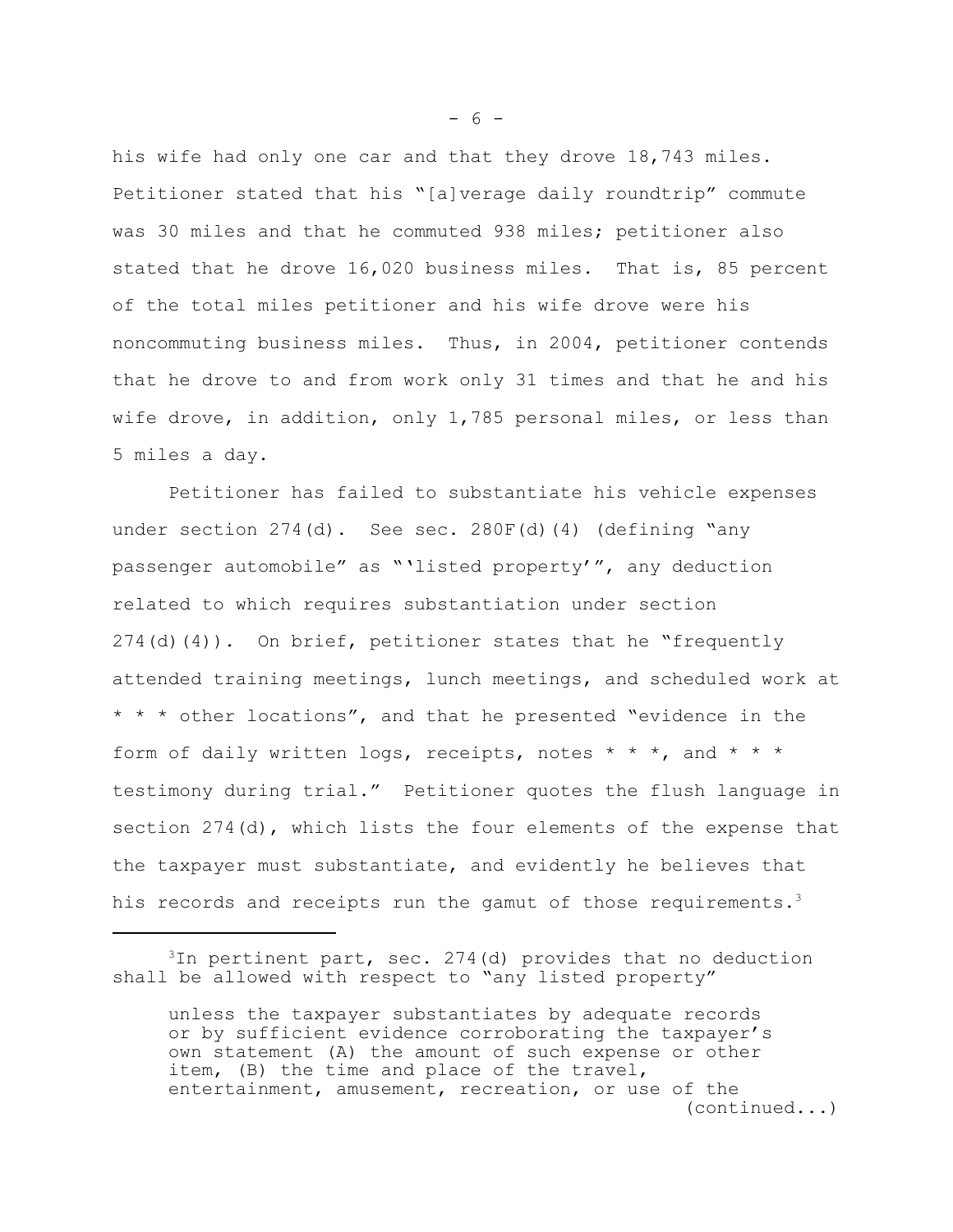They do not. Specifically, petitioner offers no evidence of "the time and place of the travel" or "the business purpose of the expense". See sec. 274(d); see also Rule 143(b) ("[S]tatements in briefs \* \* \* do not constitute evidence."). Petitioner's records may detail his vehicle expenses, but they offer no evidence regarding his business use of his car. Petitioner has failed to satisfy his burden of proof. We deny petitioner's \$6,896 deduction for vehicle expenses.

2. Parking Fees, Tolls, and Transportation Expenses

Petitioner's \$901 deduction includes only the cost of monthly bus passes. In support of the deduction, petitioner alleges that he took public transportation to work. Yet petitioner concedes that he cannot deduct commuting expenses. See, e.g., Neal v. Commissioner, 681 F.2d 1157 (9th Cir. 1982) (holding that ordinary commuting expenses are nondeductible personal expenditures), affg. T.C. Memo. 1981-407. There is no deduction analogous to the exclusion in section 132(f) for the qualified transportation fringe benefit. We deny petitioner's \$901 deduction for parking fees, tolls, and transportation expenses.

- 7 -

 $3$ (...continued)

facility or property, or the date and description of the gift, (C) the business purpose of the expense or other item, and (D) the business relationship to the taxpayer of persons entertained, using the facility or property, or receiving the gift. \* \* \*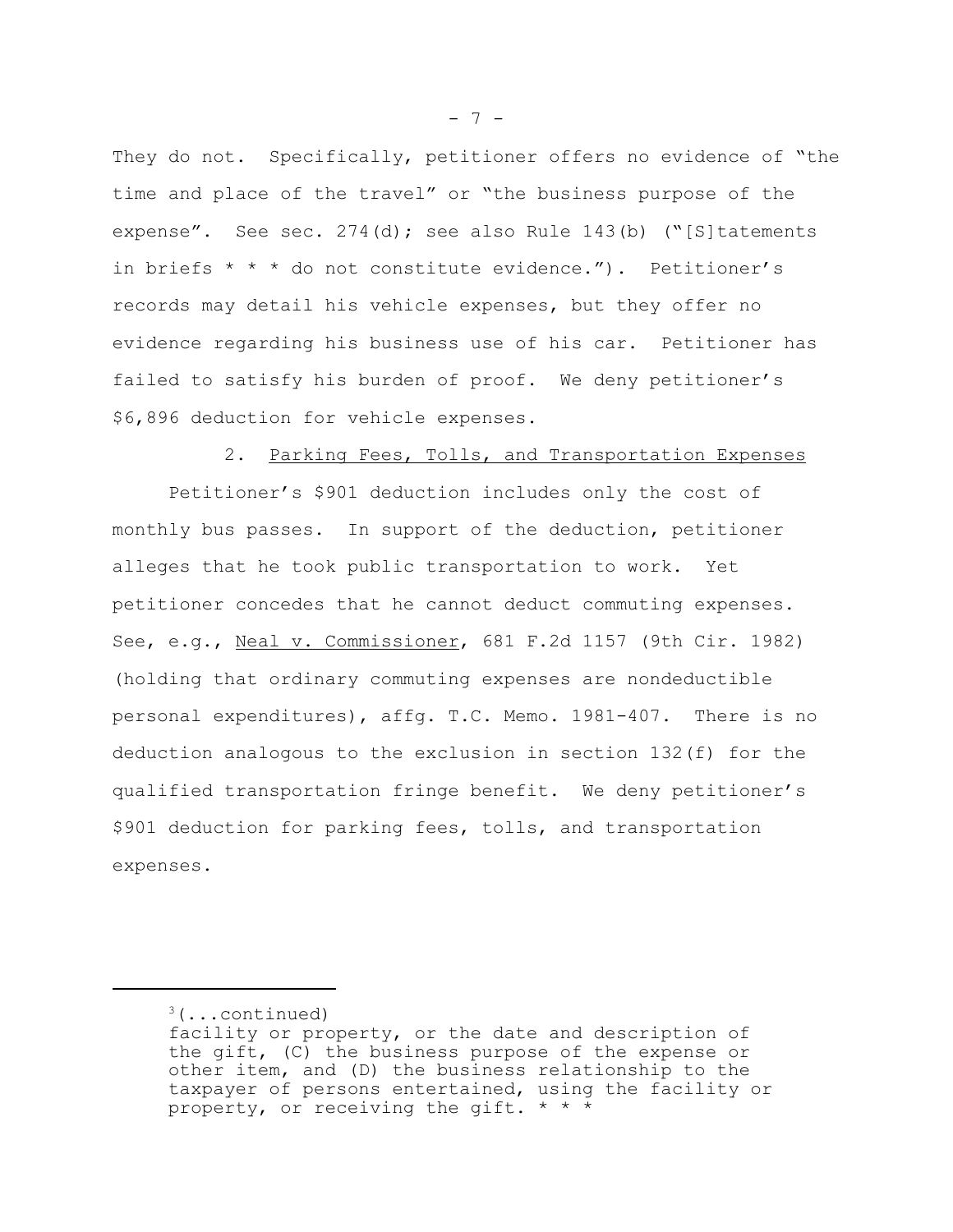- 8 -

### 3. Travel Expenses While Away From Home Overnight

Petitioner's \$923 deduction, according to his records and receipts, includes various expenses from three alleged business trips. Petitioner, however, has failed to substantiate those expenses under section 274(d). See sec. 274(d)(1). Specifically, petitioner offers no evidence of "the time and place of the travel" or "the business purpose of the expense". See sec. 274(d). Petitioner's records may detail the amounts of his expenses, but they do not explain when, where, or why he traveled. Petitioner has failed to satisfy his burden of proof. We deny petitioner's \$923 deduction for travel expenses while away from home overnight.

#### 4. Other Business Expenses

Petitioner's \$9,063 deduction includes expenses for "grooming", clothing, and dry cleaning. Petitioner deducted additional expenses pursuant to section  $280A(c)(1)$  for his "home office", including the cost of one-quarter of his rent, half his electric bill, and his phone and Internet bill. On brief, petitioner concedes he is not entitled to deduct the cost of his phone service. See sec. 262(b). Although petitioner deducted many other expenses, he does not explain how any of those other expenses related to his business of being an employee of the bankruptcy court; moreover, he cites no authority to support those items.<sup>4</sup> We take petitioner's omission as his concession.

<sup>4</sup>For example, petitioner deducted the cost of postage, office supplies, personal checks, his health club membership, and (continued...)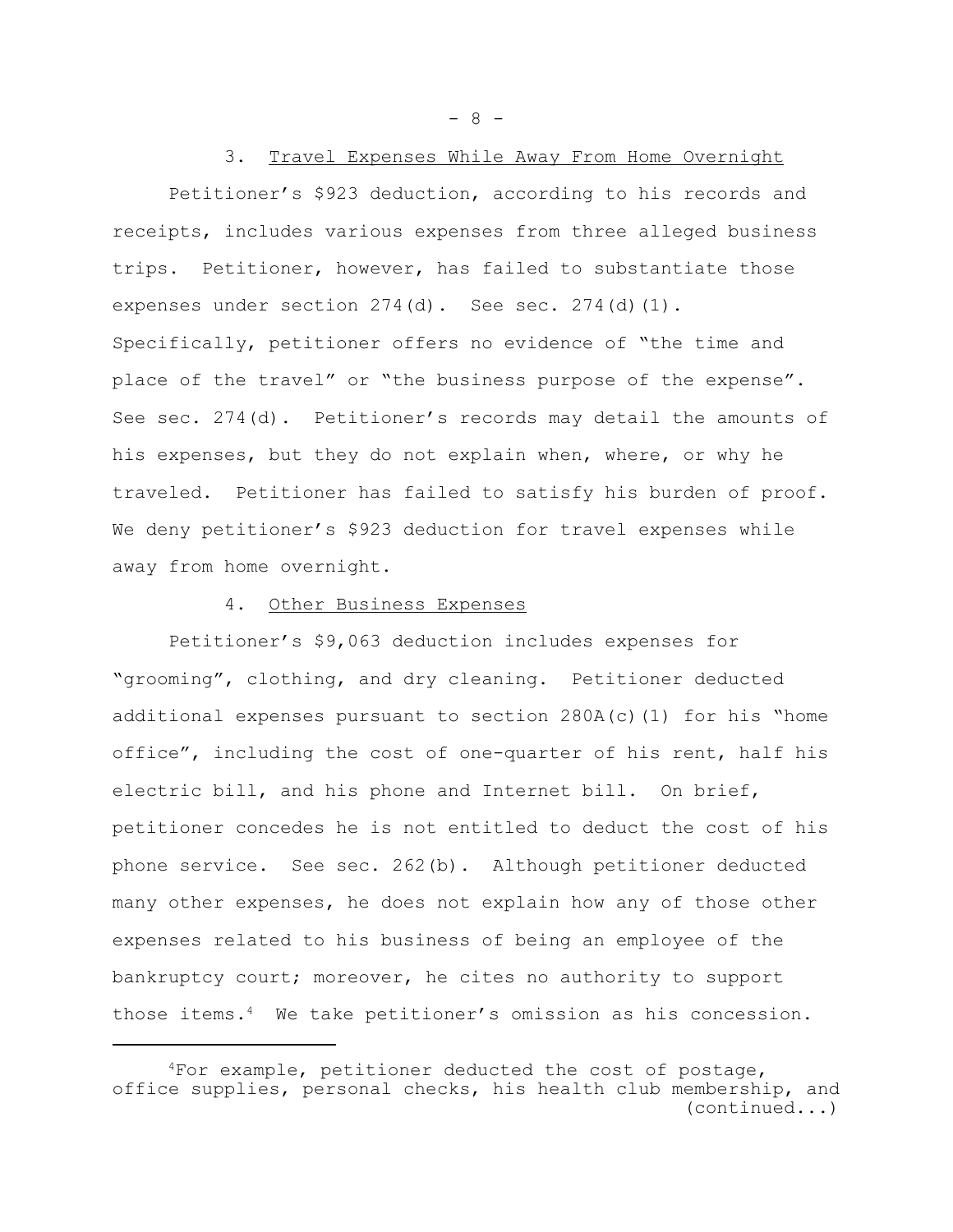See Mendes v. Commissioner, 121 T.C. 308, 312-313 (2003) ("If an argument is not pursued on brief, we may conclude that it has been abandoned.").

# a. Grooming, Clothing, and Dry Cleaning Expenses

"Haircuts are nondeductible personal expenses even when required as a condition of employment." Boltinghouse v. Commissioner, T.C. Memo. 2007-324. Petitioner is not entitled to deduct any expense relating to his appearance. See id.

For the cost of clothing to be deductible as an ordinary and necessary business expense, (1) the clothing must be required or essential in the taxpayer's employment, (2) the clothing cannot be suitable for general or personal wear, and (3) the clothing cannot be so worn. E.g., Deihl v. Commissioner, T.C. Memo. 2005-287. On brief, petitioner states that his "shirts, work slacks \* \* \*, and soft-soled work shoes" were all "specific to court needs and not suitable for general wear."

Petitioner misunderstands the cases he cites to support his deduction for work clothes. For example, petitioner cites Hynes v. Commissioner, 74 T.C. 1266 (1980). In Hynes v. Commissioner, supra at 1291, we denied a television newsman any deduction for the cost of his work clothes, stating: "The fact that the petitioner chose not to wear his business clothes when he was away from the station does not mean that such clothes were not suitable for his private and personal wear. Indeed, most people

 $4$ (...continued) business gifts. At trial, petitioner conceded that no work duty required him to pay for a health club membership.

- 9 -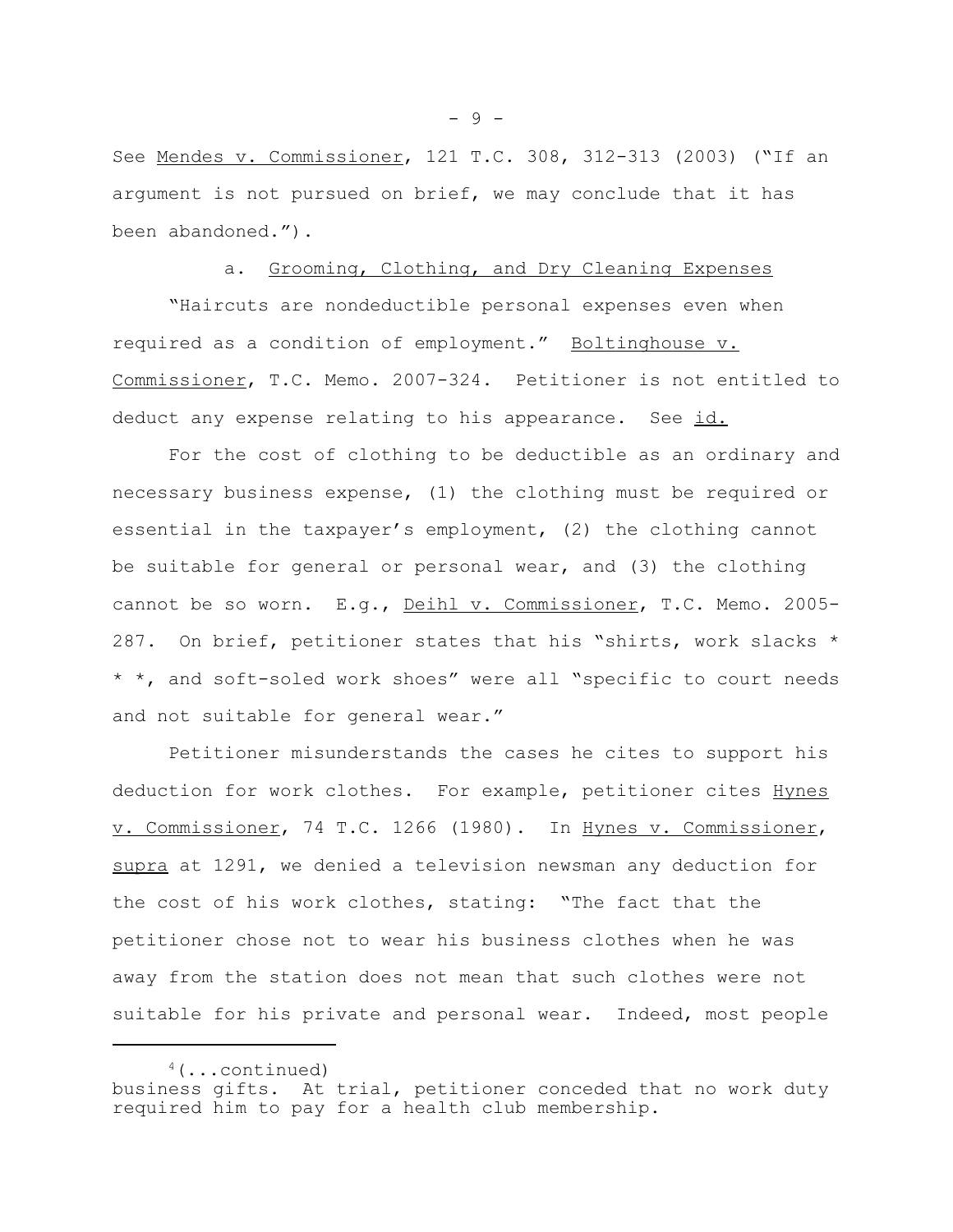do not wear their business clothes at home." Petitioner fails to distinguish himself from the taxpayer in Hynes because he fails to offer any evidence to show that his work clothes are not suitable for general wear by him and by men in general.<sup>5</sup> Indeed (other than receipts) petitioner offers no evidence at all related to his claimed expenses for work clothes. Because he offers no evidence that the expenses he seeks to deduct were related to clothing required or essential to his employment and unsuitable for general wear, petitioner has failed to satisfy his burden of proof. Petitioner's clothing expenses thus are nondeductible personal expenses under section 262(a), as are his expenses for dry cleaning. See Boltinghouse v. Commissioner, supra.

#### b. Home Office Expenses

In pertinent part, section 280A provides the following:

SEC. 280A. DISALLOWANCE OF CERTAIN EXPENSES IN CONNECTION WITH BUSINESS USE OF HOME \* \* \*

(a) General Rule.--Except as otherwise provided in this section, in the case of a taxpayer who is an individual  $* * *$ , no deduction otherwise allowable under this chapter shall be allowed with respect to the use of a dwelling unit which is used by the taxpayer during the taxable year as a residence.

\* \* \* \* \* \* \*

<sup>5</sup>On brief, petitioner states that the cuffs of his shirts have "severe ink stains" and thus his shirts are "not suitable for general wear". First, "statements in briefs \* \* \* do not constitute evidence." Rule 143(b). Second, even if petitioner wore his work clothes only when at work, those clothes are nonetheless "of a type that people ordinarily wear" and, for that reason, are "suitable for general wear". Boltinghouse v. Commissioner, T.C. Memo. 2007-324.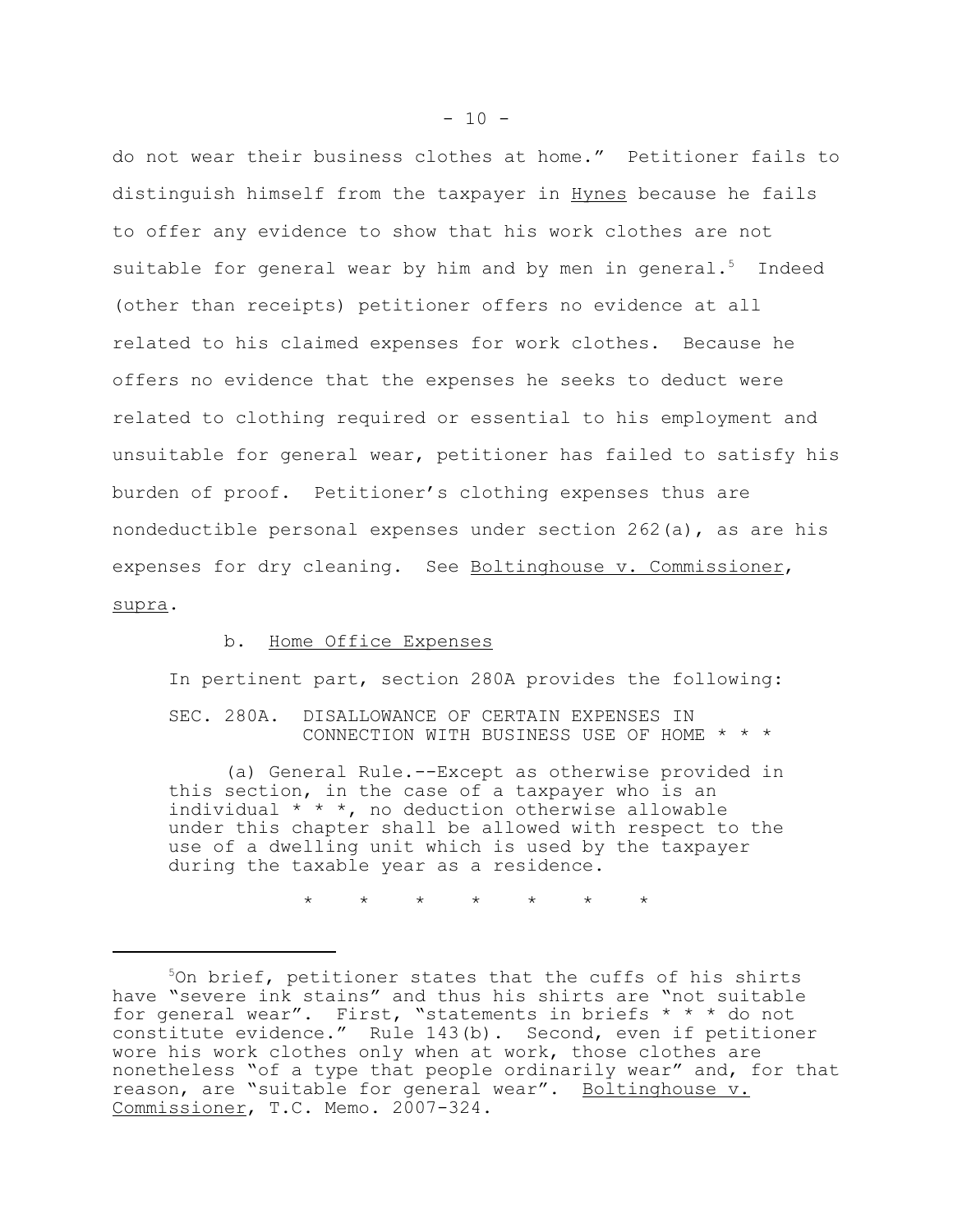(c) Exceptions for Certain Business \* \* \* Use; Limitation on Deductions for Such Use.--

(1) Certain business use.--Subsection (a) shall not apply to any item to the extent such item is allocable to a portion of the dwelling unit which is exclusively used on a regular basis--

> (A) as the principal place of business for any trade or business of the taxpayer \* \* \*

\* \* \* \* \* \* \*

In the case of an employee, the preceding sentence shall apply only if the exclusive use referred to in the preceding sentence is for the convenience of his employer. For purposes of subparagraph (A), the term "principal place of business" includes a place of business which is used by the taxpayer for the administrative or management activities of any trade or business of the taxpayer if there is no other fixed location of such trade or business where the taxpayer conducts substantial administrative or management activities of such trade or business.

We deny petitioner any deduction under section  $280A(c)(1)$ for his home office. First, petitioner offers no evidence that his home office was for the convenience of his employer, alleging on brief only that he had the implied consent of his employer to use a home office for secondary duties. Second, petitioner concedes that his home office was in his bedroom; petitioner thus cannot satisfy the requirement that his home office be exclusively used as his principal place of business. Third, petitioner concedes that the bankruptcy court was his principal place of business. Each of those reasons is sufficient to deny petitioner any deduction under section  $280A(c)(1)$ .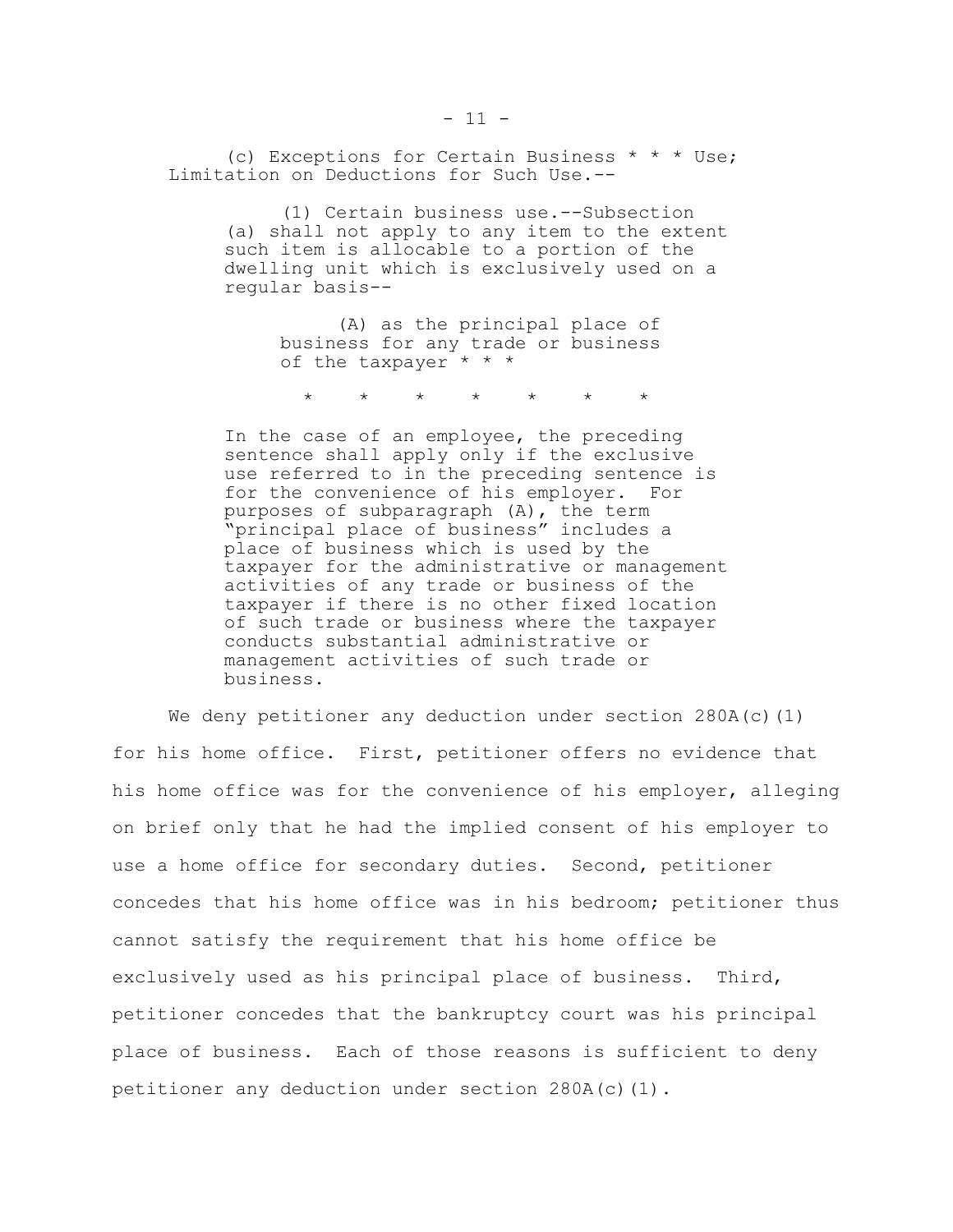c. Conclusion

For the reasons stated, we deny petitioner's \$9,063 deduction for other business expenses.

#### 5. Meal and Entertainment Expenses

Petitioner's \$2,163 deduction includes his expenses at various restaurants and one-third of various grocery bills. (Petitioner deducted one-third of each grocery bill because each day he had "three meals and one at the court".) Petitioner also deducted various entertainment expenses (including movie tickets for himself and his wife). Petitioner cites three cases to support his deduction for meal expenses. He cites no cases and makes no argument to support his deduction for entertainment expenses. We take that as his concession that he is not entitled to any deduction for entertainment expenses. See Mendes v. Commissioner, supra at 312-313 ("If an argument is not pursued on brief, we may conclude that it has been abandoned.").

First, petitioner cites Sutter v. Commissioner, 21 T.C. 170, 173 (1953), for the proposition that "the presumptive nondeductibility of personal expenses may be overcome only by clear and detailed evidence  $* * *$  that the expenditure in question was different from or in excess of that which would have been made for the taxpayer's personal purposes." Petitioner argues: "Those differences [here] include preparation, quality, and quantity of meals prepared for the specific purpose of lunch." Contrary to that statement, however, petitioner offers no evidence that he spent any more than he would have spent had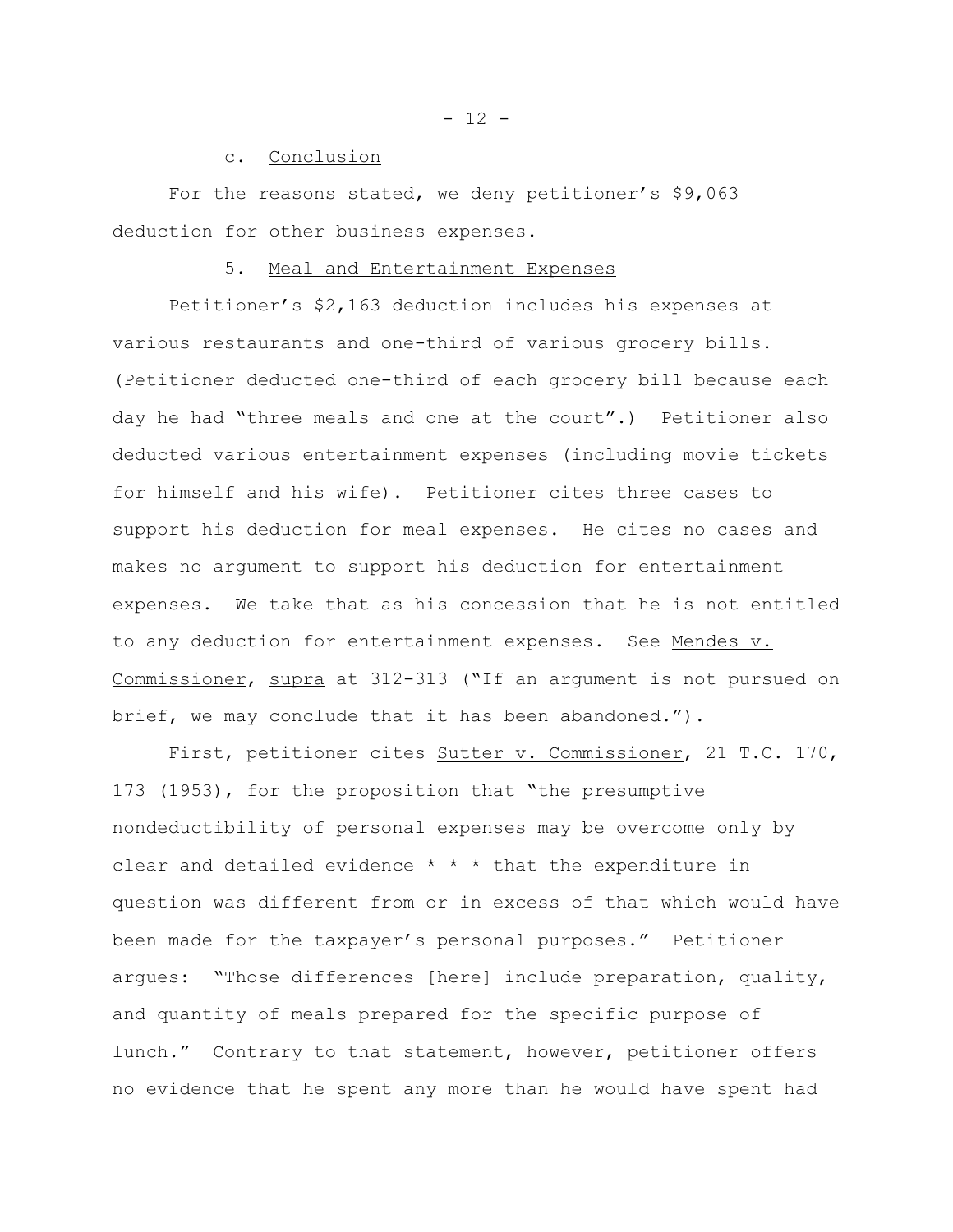he eaten all his meals at home; indeed, petitioner offers no evidence that his lunches at work differed in any way from his lunches at home. We therefore accord petitioner's statement on brief no weight. See Rule 143(b).

Second, petitioner cites Christey v. United States, 841 F.2d 809 (8th Cir. 1988), to support his deductions for "lunch expenses  $* * *$  using the formula of  $1/3$  of food cost--a fair fraction based on actual items purchased." In Christey, the Court of Appeals for the Eighth Circuit held that State highway patrol officers were "entitled to deduct as ordinary and necessary business expenses under § 162(a) of the Internal Revenue Code expenses incurred for restaurant meals while on duty." Id. at 809 (fn. ref. omitted). Christey, however, is distinguishable. The Court of Appeals focused on the "specific instructions concerning meal breaks while on duty" that the officers had to follow. Id. at 810.

The restrictions here and their cumulative effect are substantial. The troopers must eat at certain times and places [i.e., a public restaurant]. The troopers remain on duty throughout their meals. They may not bring a meal from home or return home to eat their meal. As part of their job the troopers are required during their meal break to be available to the public not only to respond to emergencies but to provide any information the public may seek. Thus, they are frequently interrupted during meals and are subject to being called away from a meal for an emergency, whether they have eaten what they have paid for or not.

Id. at 812-813 (fn. refs. omitted). The Court of Appeals found that, as a result, the regulation governing meal breaks while on duty "effectively requires the troopers 'to spend amounts different from or in excess of amounts they would have spent for

 $- 13 -$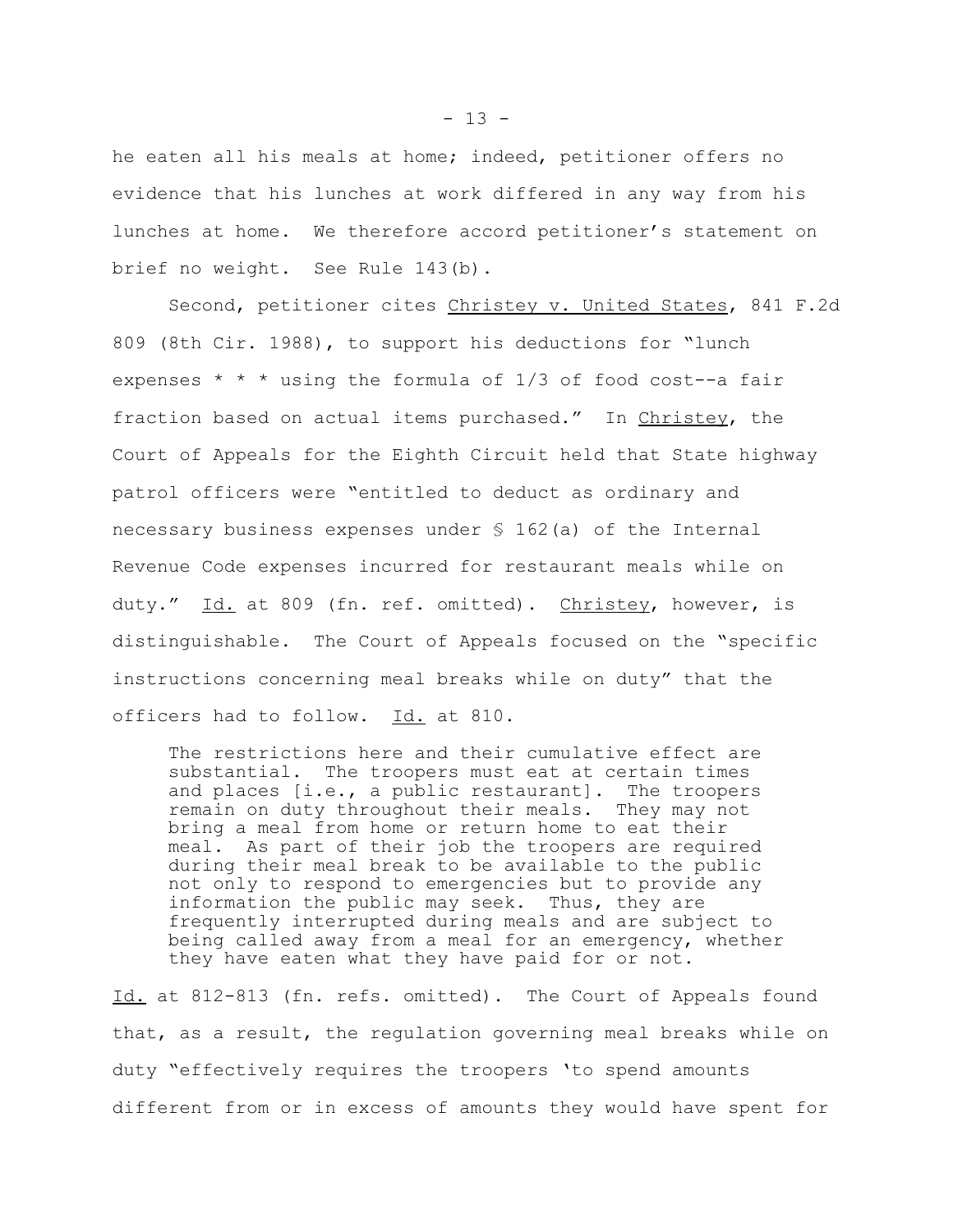their own personal purposes.'" Id. at 213 n.11 (quoting Sutter v. Commissioner, supra at 173). As we stated supra, petitioner offers no evidence that his lunches at work differed in cost or in kind from his lunches at home. Christey is inapposite.

Third, petitioner cites Moss v. Commissioner, 758 F.2d 211, 212 (7th Cir. 1985), affg. 80 T.C. 1073 (1983), for the proposition that "meals are deductible under section 162(a) when they are ordinary and necessary business expenses (provided the expense is substantiated with adequate records, see section 274(d)) even if they are not within the express permission of any other provision". Petitioner argues that he "provided adequate records in the form of daily logs, receipts, and testimony that substantiate the validity of his meal expenses while at work." If by "validity" petitioner means "cost", then we might agree. But petitioner must substantiate more than the cost, and he has failed to do so. See sec. 274(d). Moreover, petitioner has failed to distinguish Moss, in which the Court of Appeals for the Seventh Circuit denied the taxpayer any deduction for meal expenses under section 162(a). The taxpayer sought to deduct his meal expenses because he and his partners met daily to eat lunch at a cafe to discuss the work of their law firm. See Moss v. Commissioner, supra at 212. The Court of Appeals stated that even if "it was necessary for Moss's firm to meet daily to coordinate the work of the firm" and even if "lunch was the most convenient time", "it does not follow that the expense of the lunch was a necessary business expense." Id. at 213. Indeed,

 $- 14 -$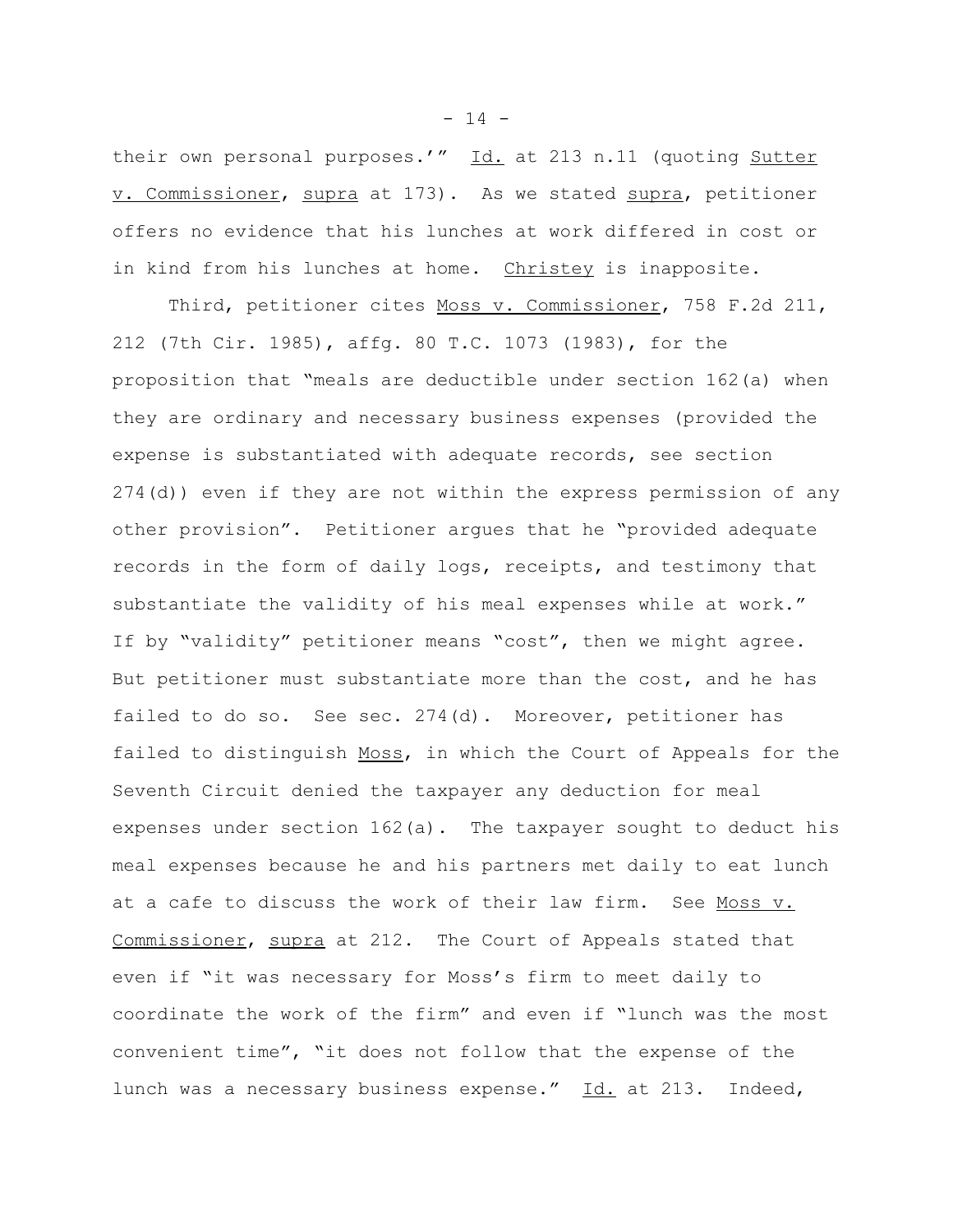"to allow a deduction for all business-related meals would confer a windfall on people who can arrange their work schedules so they do some of their work at lunch." Id. at 212. We find Moss directly on point; its facts are analogous and its reasoning is persuasive. We reach the same result here.

"Daily meals are an inherently personal expense, and a taxpayer bears a heavy burden in proving they are routinely deductible." Moss v. Commissioner, 80 T.C. at 1078. "[A]lthough taxpayers may find it necessary to eat meals away from their personal residences because of the exigencies of their businesses, this circumstance, alone, will not ordinarily provide a basis for the deduction of the cost of these meals." Coombs v. Commissioner, 608 F.2d 1269, 1272 (9th Cir. 1979), affg. on this issue 67 T.C. 426 (1976) and affg. Cox v. United States, 42 AFTR 2d 78-5373, 78-2 USTC par. 9572 (D. Nev. 1978). Petitioner has failed to satisfy his burden of proof. We deny petitioner's \$2,163 deduction for meal and entertainment expenses.

B. 2005

Petitioner offers no evidence for 2005 comparable to that he offered for 2004. At trial, petitioner acknowledged that he had not "had enough time to prepare" "the 2005 case" and that he hoped for "extra time". We interpreted that as a motion to continue, and respondent objected. Petitioner acknowledged that he could have asked the Court to try the 2005 case at a later date, but said that, because respondent's counsel had objected to certain exhibits that he had wanted to include in the stipulation

 $- 15 -$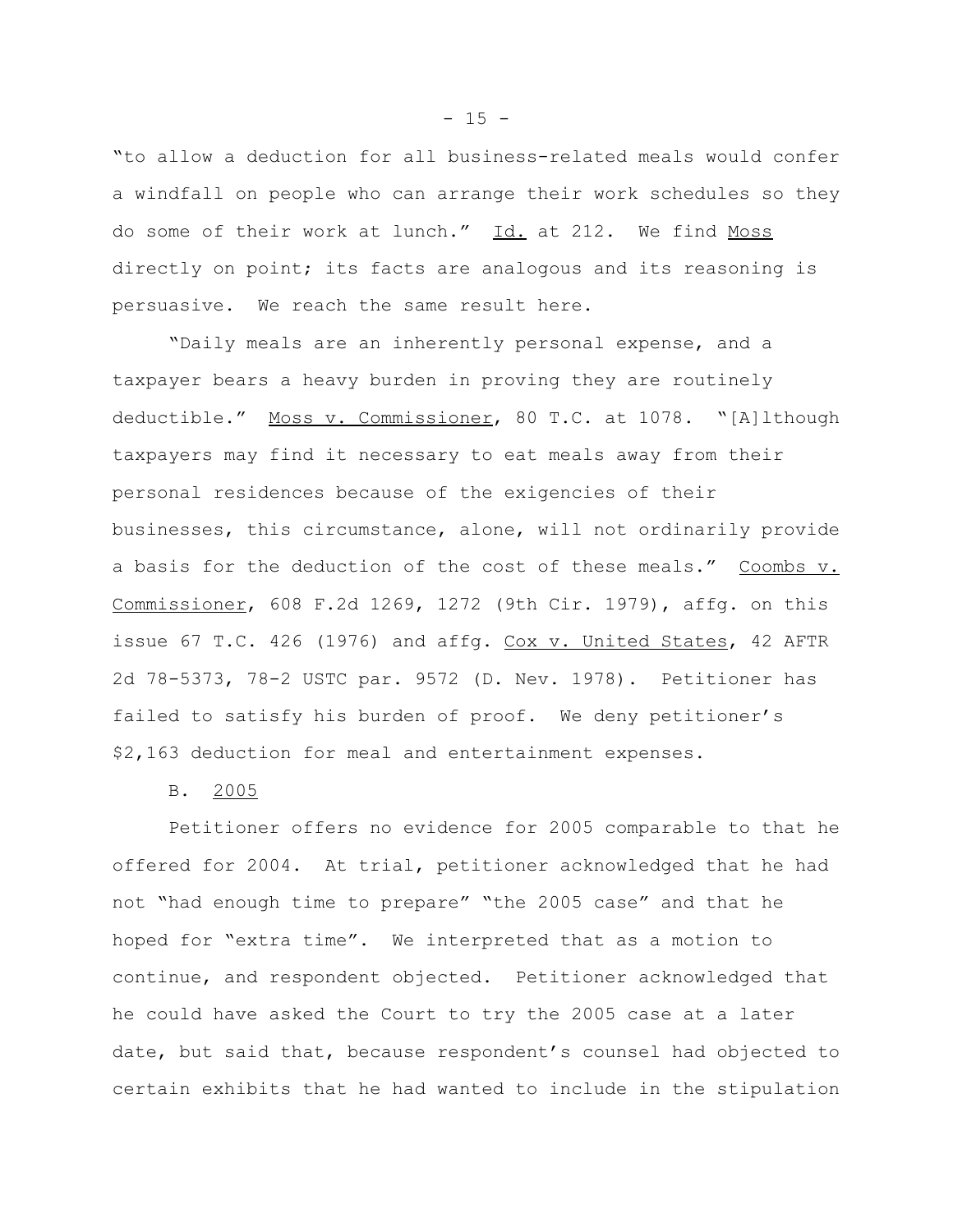of facts, petitioner had "decided to proceed" with trial rather than pursue "any of the other options available". We then denied the motion to continue and granted respondent's motion to consolidate the two cases.

At trial, we warned petitioner: "I caution you, there is not  $* * *$  any evidence that you made any of the expenditures for 2005  $*$   $*$   $*$ . There is no evidence that any specific expenditure was made." We asked: "Is there anything further you want the Court to consider?" He replied: "I believe I have presented my case, sir."

On brief, petitioner states:

(1) I was unemployed for 9 months of the tax year 2005.

(2) I spent one entire year trying to resolve the issues re: 2004 tax year. All my attempts to resolve have proven futile.

(3) I have no desire to prolong this examination of my 2005 tax filing, and do not wish to repeat the prior year's attempts at resolution.

We take petitioner's statements at trial and on brief as a concession that in 2005 he was not entitled to an employee business expense deduction of \$21,682. We so find.

III. Conclusion

Petitioners ask us to consider their economic hardship. We are not a court of equity, however. See Paxman v. Commissioner, 50 T.C. 567, 576 (1968) ("[N]ot only is the Tax Court not a court of equity but  $* * *$  petitioners, in effect, are asking us to legislate changes in the statute as enacted by Congress".), affd.